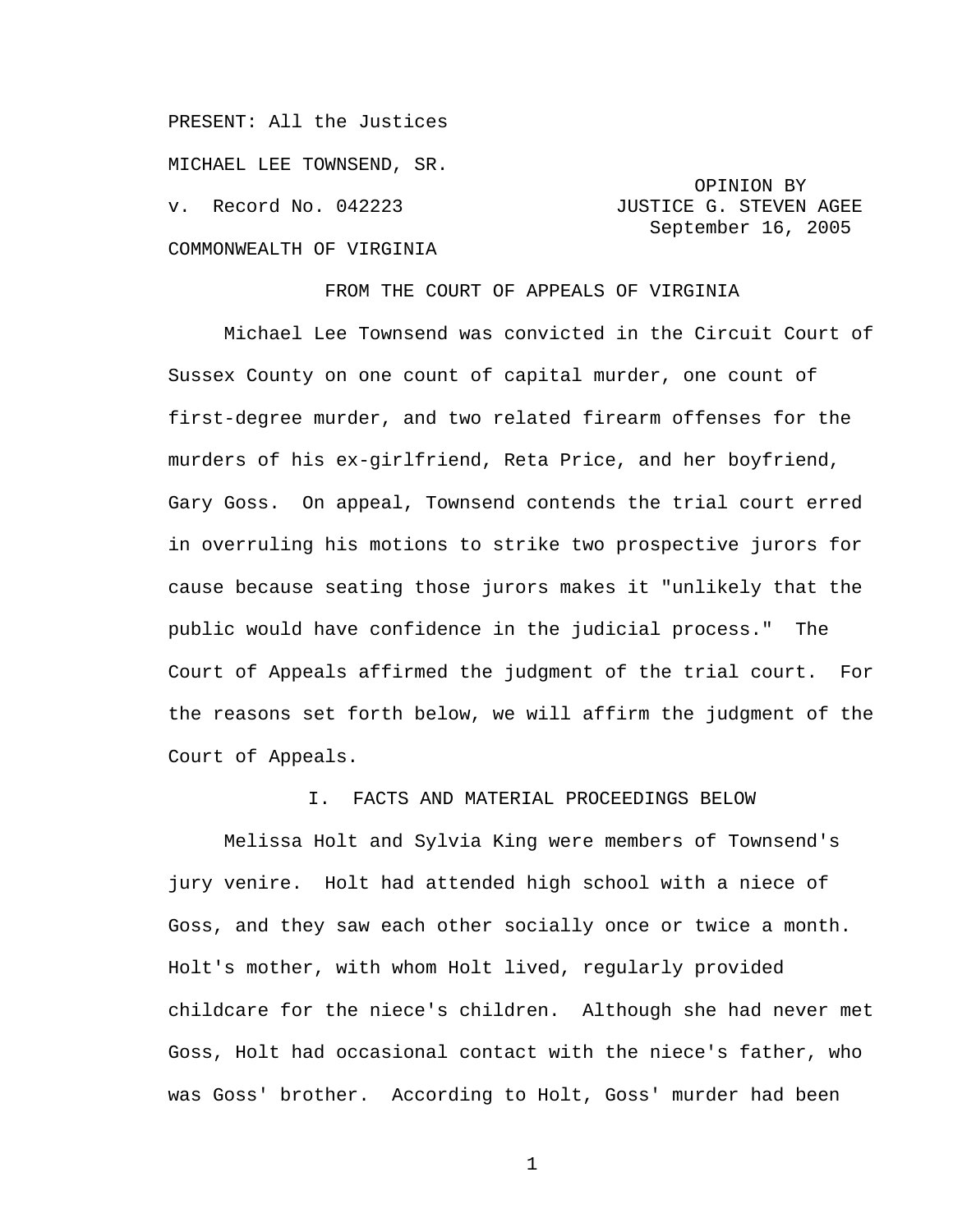discussed in her presence on one occasion. During voir dire, Holt stated that she did not think that her association with the Goss family would interfere with her impartiality, and specifically stated that she did not think it would prevent her from rendering a verdict of not guilty if the evidence required it.

Sylvia King's husband was a Sussex County deputy sheriff who worked in the jail where Townsend was incarcerated before and during trial. Deputy King was in the courtroom when his wife appeared for the voir dire examination. King and her husband had discussed Townsend as an inmate two or three times, but she testified they did not discuss the merits of the case. King stated that she had no preconceived opinion as to Townsend's guilt or innocence.

Townsend moved to strike Holt and King for cause. As to Holt, he argued that there was a "probability for bias," and that "it would be very difficult for a woman that sees the immediate family of one of the two deceased almost on a daily basis . . . to be that twelfth vote for acquittal." Townsend contended that Holt was associated "too closely with the family of the victim to suggest that she could be an unbiased juror that would not have a prejudice in this case against the defendant." Similarly, Townsend argued that King "would be a biased juror" because she could not be "fair and impartial" when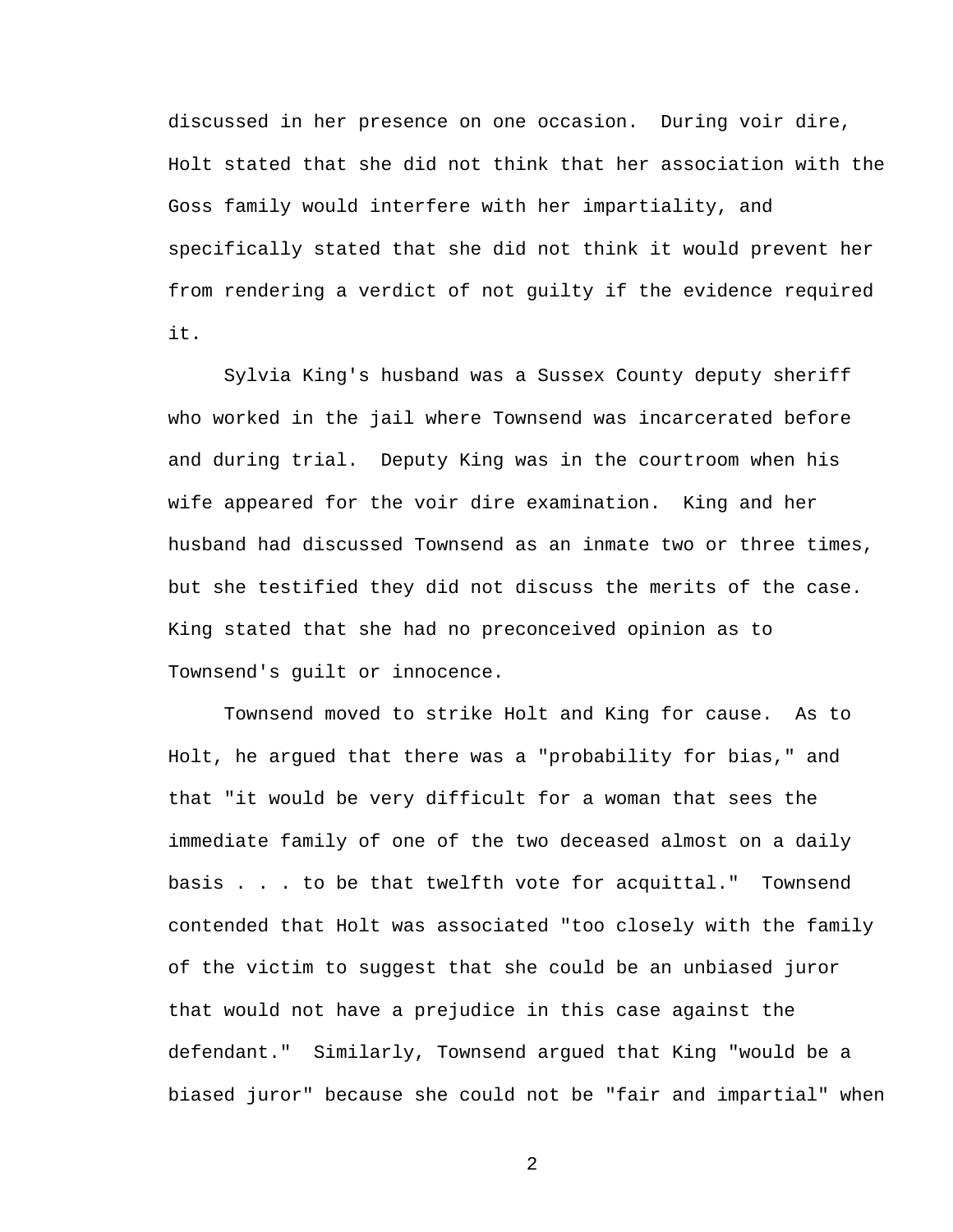"her husband sits five feet . . . behind the defendant throughout this trial." Townsend never argued to the trial court that the seating of Holt, King or any other juror would undermine public confidence in the integrity of the judicial process.

The trial court denied both motions, finding that Holt "[stood] indifferent in the cause" and King "[had] expressed that she could be fair and impartial." Townsend noted his exception to the trial court's rulings, and used peremptory strikes against Holt and King to bar them from the seated jury. The jury found Townsend guilty of the murders of Price and Goss and sentenced him to life imprisonment. $^1$  Townsend filed a petition for appeal in the Court of Appeals claiming the trial court committed error in overruling his motions to strike jurors Holt and King for cause.

The Court of Appeals granted Townsend an appeal as to Holt's seating on the jury, but denied his petition for appeal as to King. The Court of Appeals then affirmed the trial court's judgment. On appeal to this Court, Townsend argues that the Court of Appeals erred because Holt's and King's close association with one victim's family and a Sussex County deputy

<sup>&</sup>lt;u>1</u>  $1$  The jury also sentenced him to three years "for Use of a Firearm in the Commission of [First Degree] Murder" and five years "for Use of a Firearm in the Commission of Capital Murder." The jury imposed fines of \$100,000 for both murders.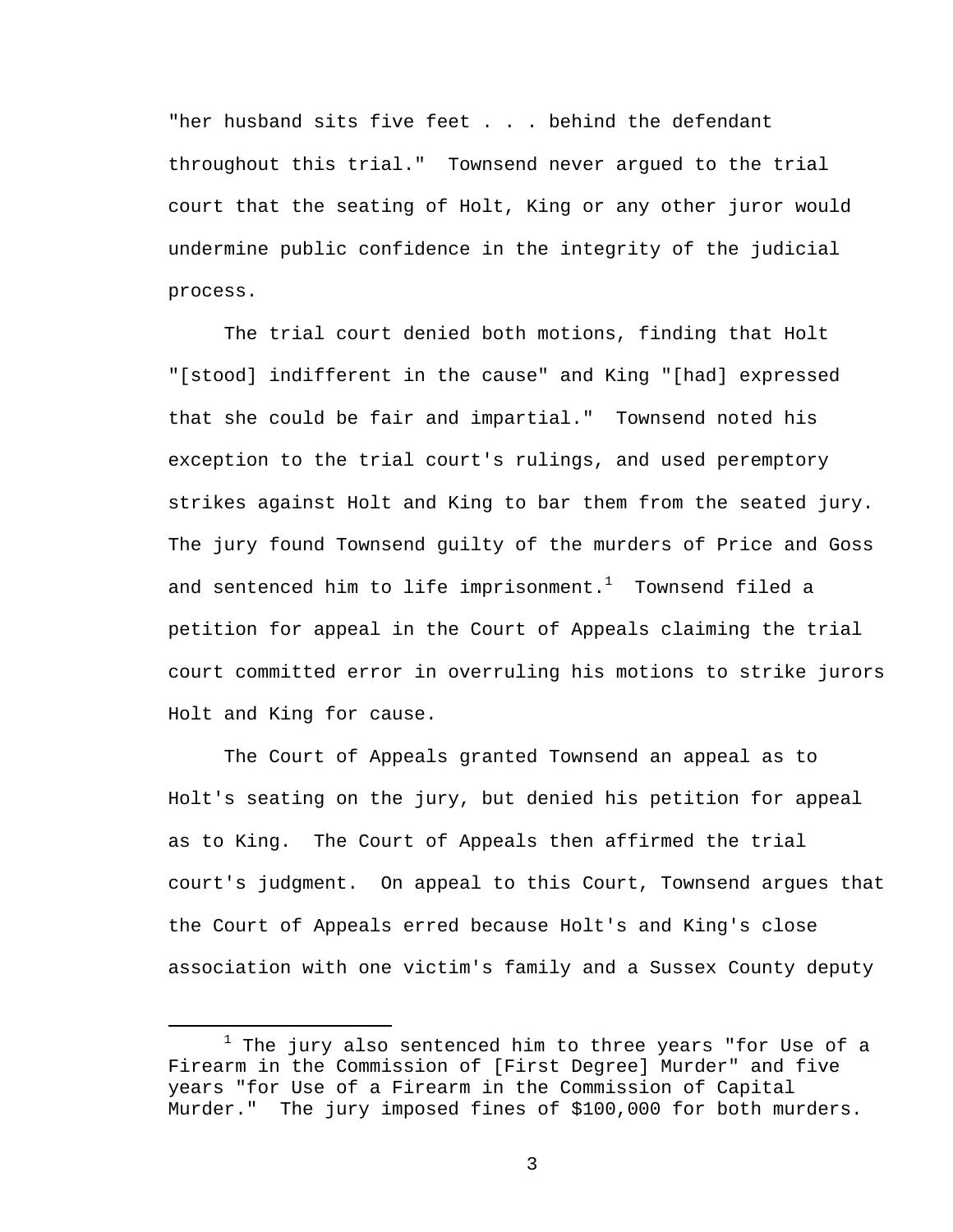sheriff, respectively, undermine the public's "confidence in the integrity of the judicial process" and was cause to strike both jurors.

## II. ANALYSIS

It is prejudicial error for the trial court to force a defendant to use peremptory strikes to exclude a venireman from the jury panel if that person is not free from exception. Breeden v. Commonwealth, 217 Va. 297, 300, 227 S.E.2d 734, 737 (1976). The striking of any individual potential juror for cause, however, is committed to the sound discretion of the trial court. Barrett v. Commonwealth, 262 Va. 823, 826, 553 S.E.2d 731, 732 (2001); Cantrell v. Crews, 259 Va. 47, 50, 523 S.E.2d 502, 504 (2000).

On appellate review, this Court must give deference to the circuit court's determination whether to exclude a prospective juror because that court was able to see and hear each member of the venire respond to questions posed. The circuit court is in a superior position to determine whether a prospective juror's responses during voir dire indicate that the juror would be prevented from or impaired in performing the duties of a juror as required by the court's instructions and the juror's oath.

Green v. Commonwealth, 262 Va. 105, 115-16, 546 S.E.2d 446, 451 (2001) (citations omitted). For these reasons, a trial court's denial of a motion to strike a juror for cause "will not be disturbed on appeal unless there has been manifest error amounting to an abuse of discretion."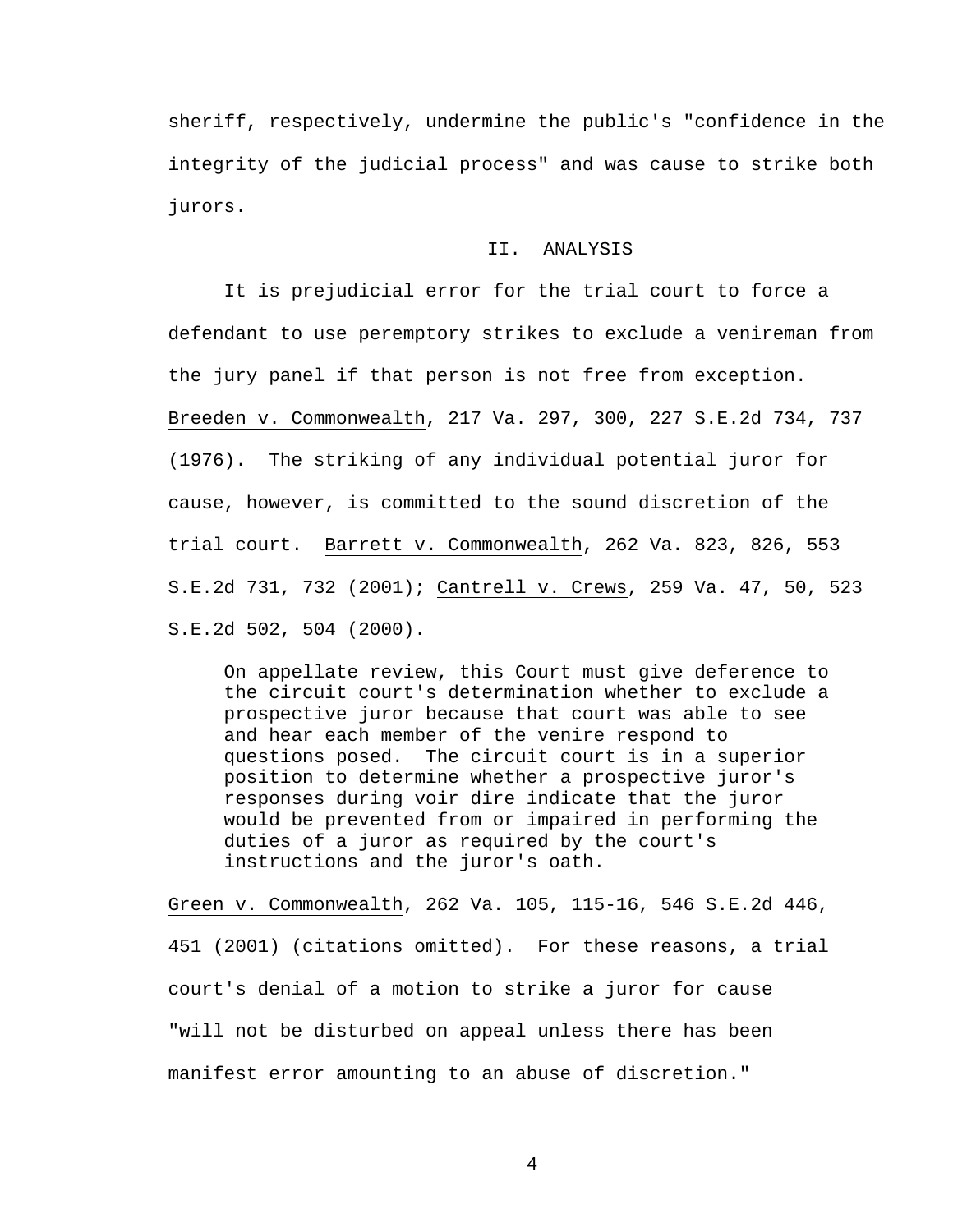Barrett, 262 Va. at 826, 553 S.E.2d at 732 (citations omitted).

In the case at bar, Townsend's sole basis on appeal for contending the trial court erred in denying his motions to strike jurors Holt and King for cause is that seating them would make it "unlikely that the public would have confidence in the integrity of the judicial process." This argument is made for the first time on appeal and was never presented to the trial court. $^2$ 

In argument to this Court, Townsend contends that an objection to a potential juror for cause necessarily implies an objection on the grounds of public confidence in the integrity of the judicial process. He argues the trial court is required to independently review each member of the venire to determine if the seating of any juror would undermine the public's confidence in the judicial process, regardless of whether a party raises an objection to a juror or gives a reason for excluding that person.

Townsend cites Patterson v. Commonwealth, 39 Va. App. 658, 669, 576 S.E.2d 222, 228 (2003), for a rule that "an analysis of 'public confidence' is inherent in any appellate review of a

 <sup>2</sup>  $2$  The argument Townsend did make at trial, that Holt or King would be a "biased juror" and exhibit prejudice against Townsend, was not made in the Court of Appeals or before this Court and is therefore not considered under Rule  $5:17(c)$ .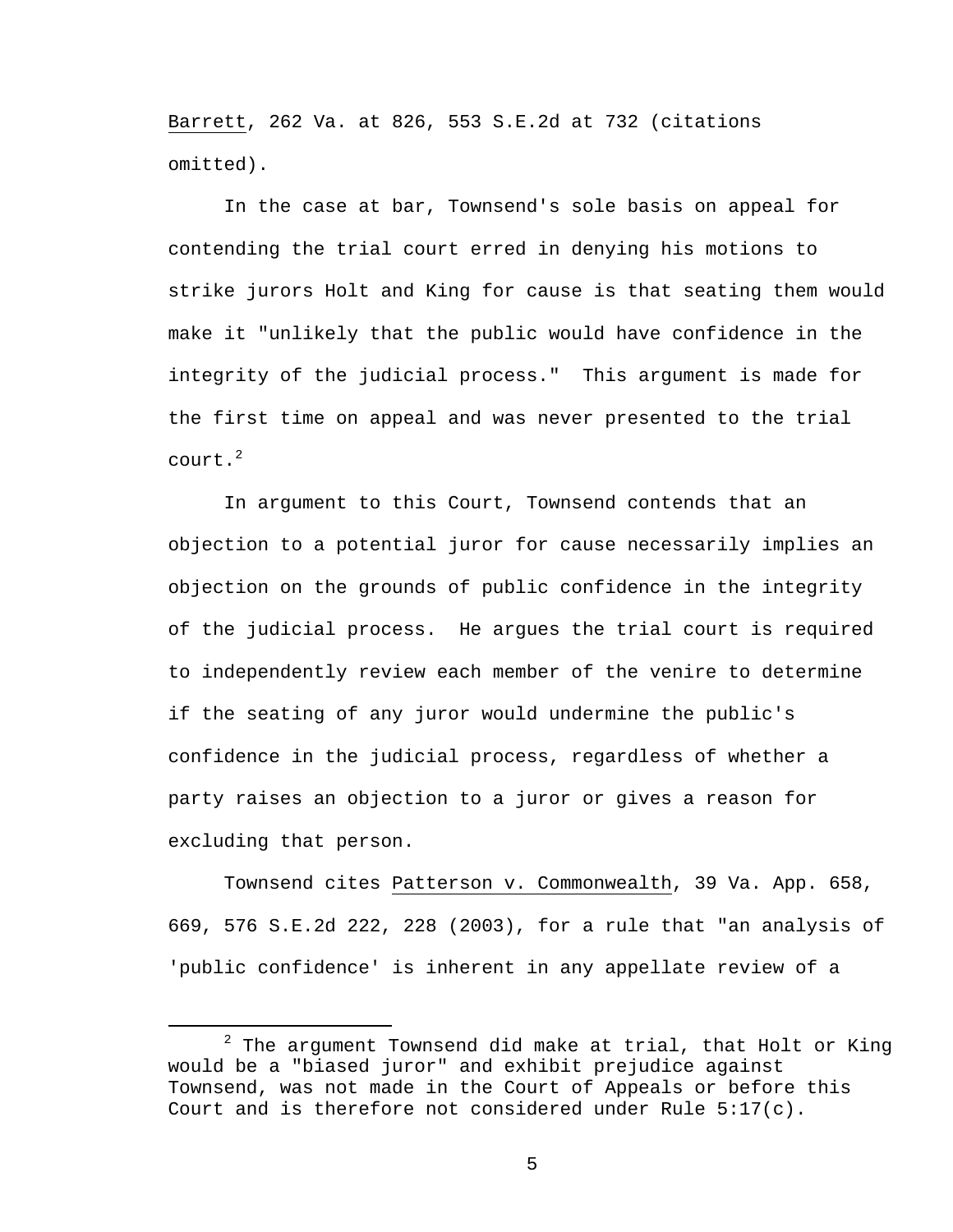juror's impartiality and does not depend solely upon a juror's explicit acknowledgement of bias." See also Brooks v. Commonwealth, 41 Va. App. 454, 462, 585 S.E.2d 852, 856 (2003) ("the question of public confidence is inherent in the jury selection process and is necessarily implicated when a juror's retention is purportedly improper."). Thus, Townsend contends, his public confidence argument cannot be procedurally barred by Rule 5A:18 or 5:25 because it was implicit in his motions to strike Holt and King for cause, regardless of the particularized reasons he gave the trial court. Townsend avers a party may always raise the issue of public confidence in juror selection on appeal, regardless of whether it was ever addressed at trial. We disagree.

Our precedent is of long standing that a venireman will not be excluded from the jury if that person "stands indifferent in the cause." Code § 8.01-358. See also Spangler v. Ashwell, 116 Va. 992, 996-97, 83 S.E. 930, 931 (1914) ("If the juror does not stand indifferent to the cause, he is not competent. If he has any interest in the cause, or is related to either party, or has expressed or formed any opinion, or is sensible of any bias or prejudice, he is excluded by the law."); Salina v. Commonwealth, 217 Va. 92, 93, 225 S.E.2d 199, 200 (1976) ("It is the duty of the trial court, through the legal machinery provided for that purpose, to procure an impartial jury to try every case."). In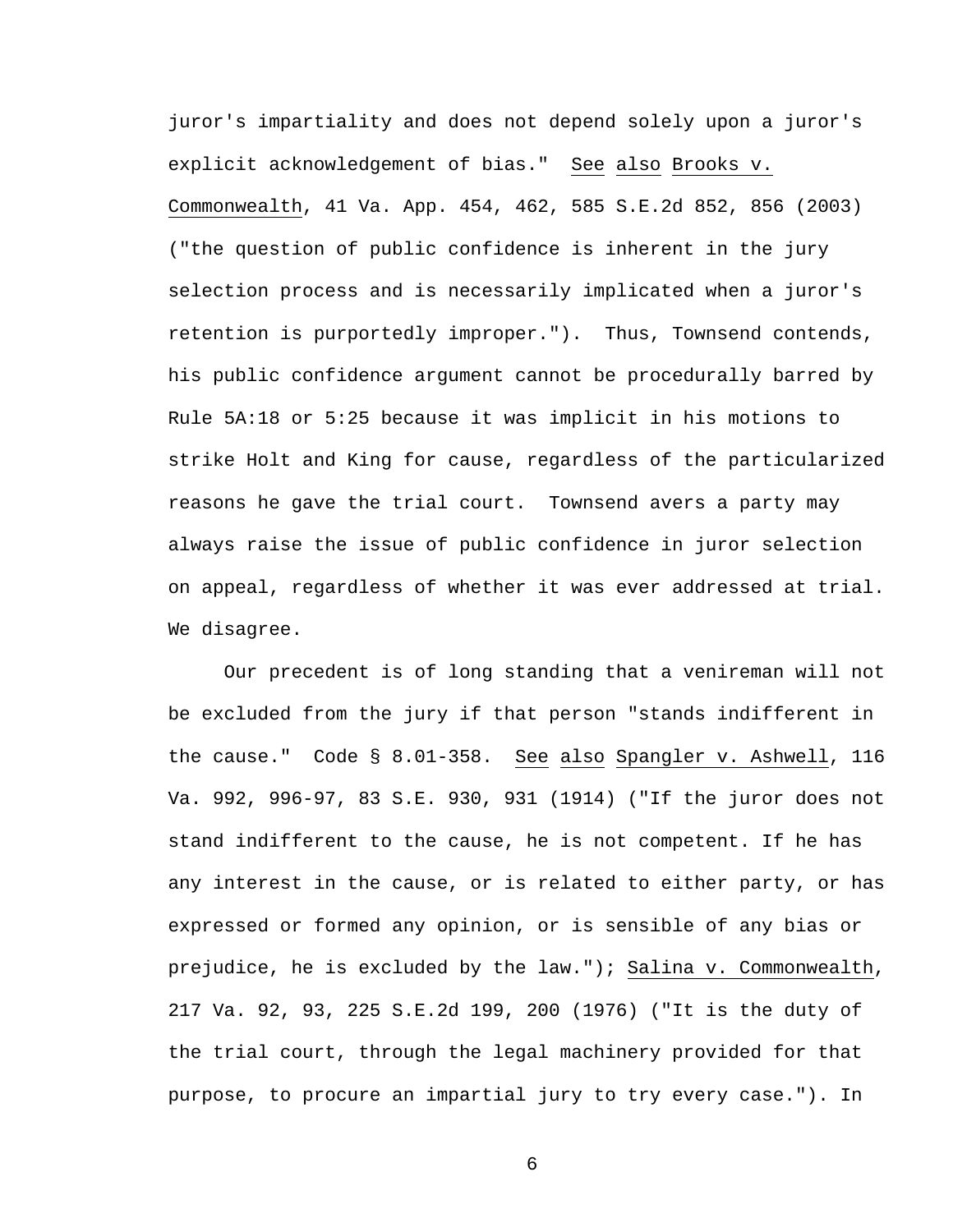only a few, limited instances have we departed from this fundamental rule to hold that seating of a juror was error, not because of any proven bias or prejudice, but because the status of the prospective juror was controlling. Although we disfavor per se disqualification of a juror by reason of his status alone,<sup>3</sup> we have effectively established <u>per se</u> disqualification by limited categories in Cantrell, 259 Va. at 49, 523 S.E.2d at 503, and City of Virginia Beach v. Giant Square Shopping Ctr. Co., 255 Va. 467, 470-71, 498 S.E.2d 917, 918-19 (1998), when the veniremen at issue were current clients of counsel for a party to the proceedings in each case. See also Medici v. Commonwealth, 260 Va. 223, 226-27, 532 S.E.2d 28, 30-31 (2000). We did the same in Barrett, 262 Va. at 826-27, 553 S.E.2d at 732, when a juror's brother would appear as a witness to a crime scene in his capacity as a police officer. In each of these cases, the seating of the juror in question was found to be erroneous because the status these jurors occupied in relation to counsel or the parties in each case, would so likely erode

 <sup>3</sup> See Stockton v. Commonwealth, 241 Va. 192, 200, 402 S.E.2d 196, 200 (1991) (no per se disqualification based on group membership or the fact that juror's family member was a victim of violent crime); Mackall v. Commonwealth, 236 Va. 240, 251, 372 S.E.2d 759, 766 (1988) (cashiers not disqualified per se when victim was a cashier); Melvin v. Commonwealth, 202 Va. 511, 512-13, 118 S.E.2d 679, 680 (1961) (leasor or owner of oyster grounds not disqualified per se when crime was stealing oysters); Waller v. Commonwealth, 178 Va. 294, 304-05, 16 S.E.2d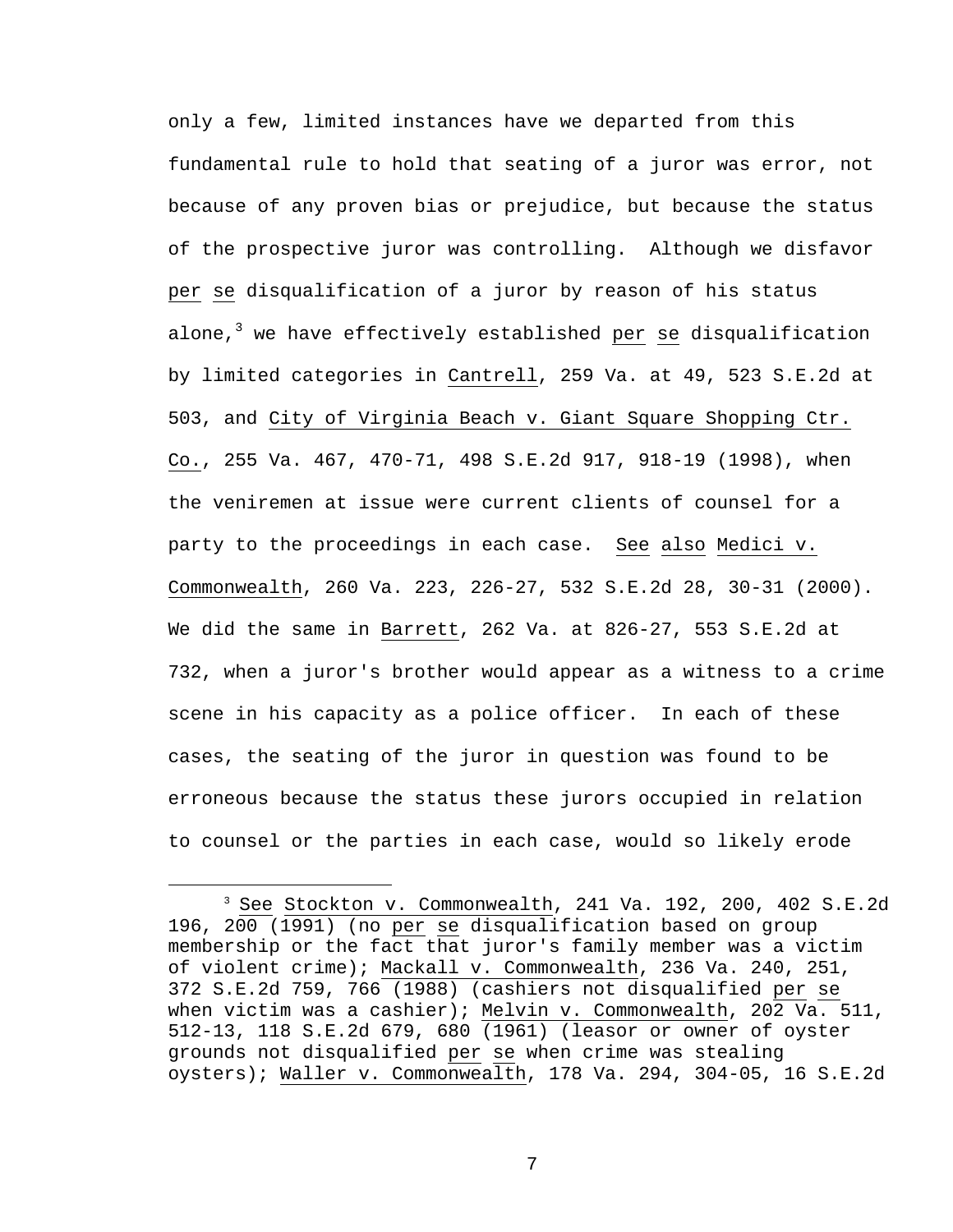the citizenry's confidence in the fairness of the judicial system that a new trial was required. In none of these cases, however, was the issue raised as to the application of Rule 5:25 because the argument had not been presented to the trial court. We addressed this question in Blevins v. Commonwealth, 267 Va. 291, 293-94, 590 S.E.2d 365, 366-67 (2004). There, the defendant moved for a mistrial after learning that a juror incorrectly answered a question during voir dire regarding whether she had been the victim of a "serious offense." Id. at 293, 590 S.E.2d at 366. The juror had been the victim of an armed robbery in a parking garage, though she informed the trial court otherwise. Id. The defendant argued that he did not receive a fair trial because the juror was dishonest and biased, and would have been stricken had the information been disclosed as required during jury selection. Id. at 296-98, 590 S.E.2d at 368-69. The trial court denied the defendant's motion for a mistrial. Id. at 295, 590 S.E.2d at 367.

On appeal to this Court, the defendant argued for the first time that "the trial court's denial of the motion for a mistrial could weaken public confidence in the integrity of criminal trials." Id. at 296 n.\*, 590 S.E.2d at 368 n.\* (internal quotation marks omitted). While we reviewed the defendant's

i<br>Li

<sup>808, 812 (1941) (</sup>sharecroppers not disqualified per se when defendant was a sharecropper).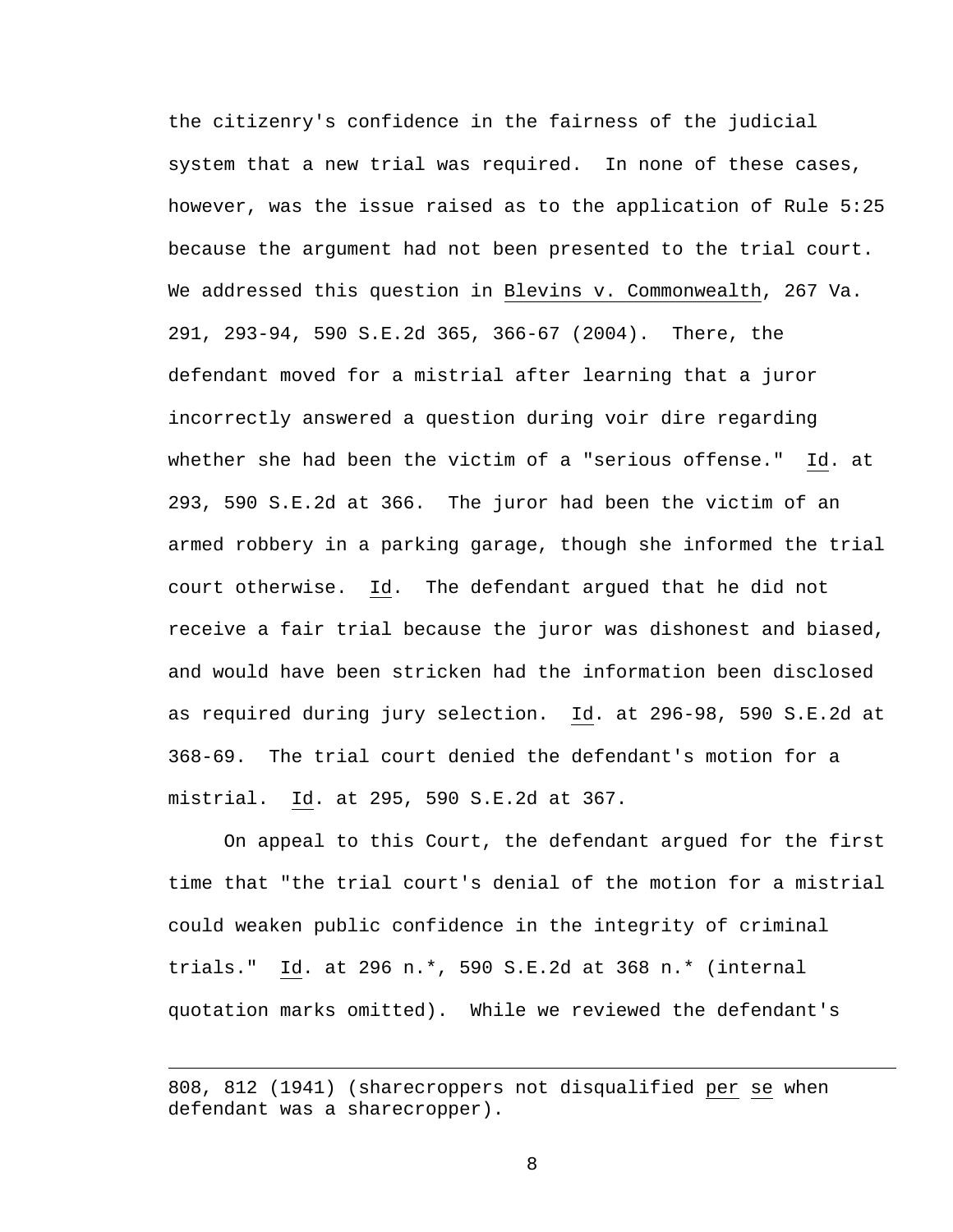arguments with regard to the juror's honesty and potential for bias, we specifically declined to address the public confidence issue "because it was not raised in the trial court. Rule 5:25." Id. Our decision in Blevins controls this case.

Townsend never argued to the trial court that public confidence in the judicial process would be undermined by seating either Holt or King. Rather, he contended that Holt and King should be dismissed for cause because of the likelihood of actual bias against Townsend. Speaking about Holt, Townsend argued, "[T]here's just way too many facts in that case that associate her too closely with the family of the victim to suggest that she could be an unbiased juror." Likewise, he argued that King should not be seated because she had a "conflict of interest and some potential to offer some sort of bias."<sup>4</sup> At no time did Townsend raise for the trial court's consideration the argument he makes on appeal, that "[b]ecause of [their] close association" with the family of a victim and the Sussex County Sheriff's Department, respectively, the seating of prospective jurors Holt and King would undermine

 $\overline{4}$  $4$  The record supports the trial court's exercise of discretion in seating jurors Holt and King on the basis of Townsend's actual challenges to them at trial because neither juror indicated any bias, any preconceived opinions, any difficulty applying the presumption of innocence, or any doubt about her own ability to fairly weigh the evidence.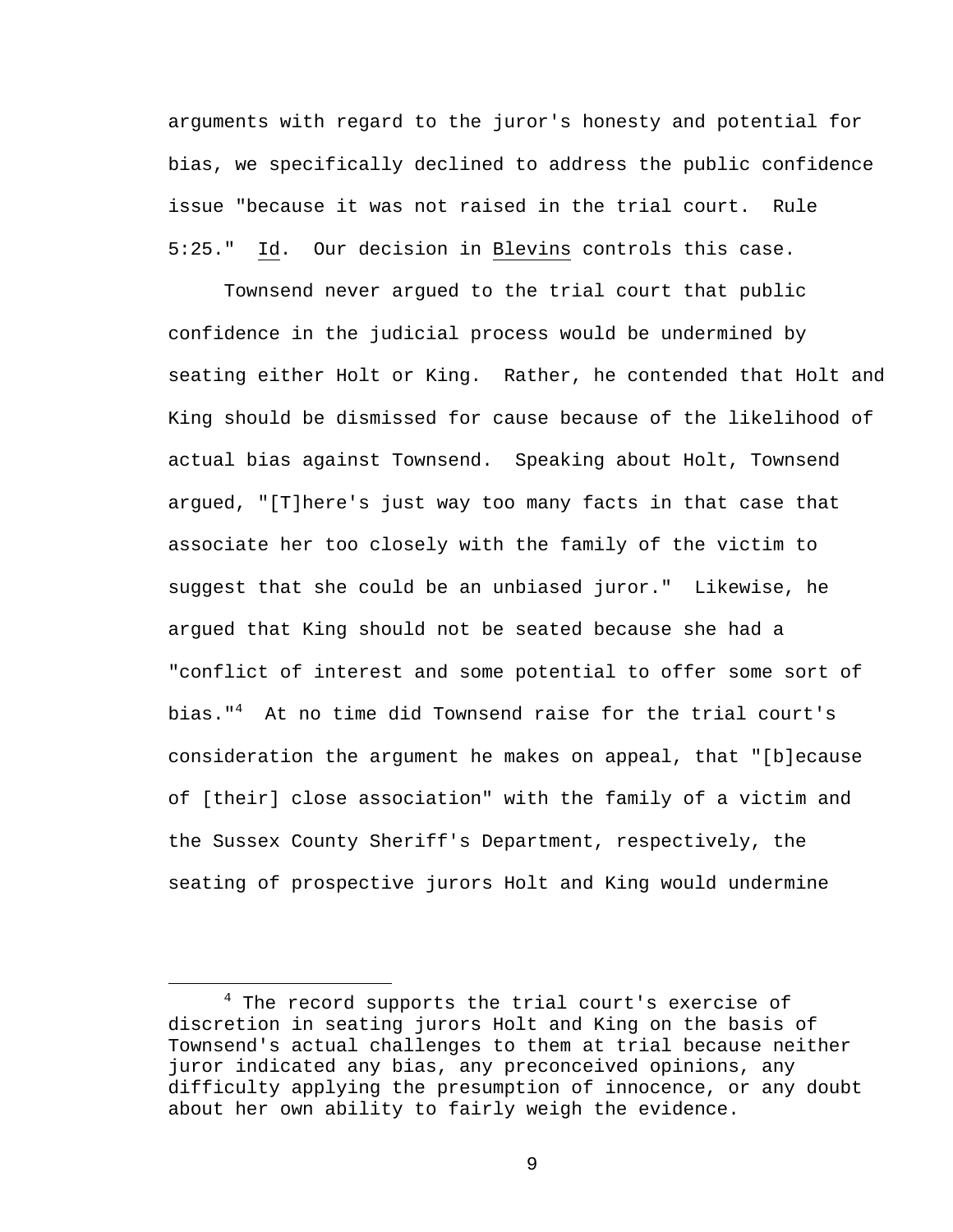"public . . . confidence in the integrity of the judicial process."

"Error will not be sustained to any ruling of the trial court . . . unless the objection was stated with reasonable certainty at the time of the ruling, except for good cause shown or to enable this Court to attain the ends of justice." Rule 5:25. "This rule requires that an objection be made with sufficient specificity to enable the trial judge to rule intelligently and, thus, to avoid unnecessary reversals on appeal. Absent such objection, the issue will not be considered for the first time on appeal." Commonwealth v. Washington, 263 Va. 298, 309, 559 S.E.2d 636, 642 (2002) (Koontz, J., dissenting). Rule 5:25 also applies to constitutional claims. Riner v. Commonwealth, 268 Va. 296, 325, 601 S.E.2d 555, 572 (2004).

The consistent application of Rule 5:25 advances the Rule's purpose of avoiding unnecessary reversals and retrials. Commonwealth v. Jerman, 263 Va. 88, 93, 556 S.E.2d 754, 757 (2002) (citations omitted). Consequently, this Court has consistently applied Rule 5:25. In Buck v. Commonwealth, 247 Va. 449, 443 S.E.2d 414 (1994), we addressed a defendant's challenge to his conviction based on objections to the exclusion of certain members of the venire on racial grounds under Batson v. Kentucky, 476 U.S. 79 (1986). We held that the defendant's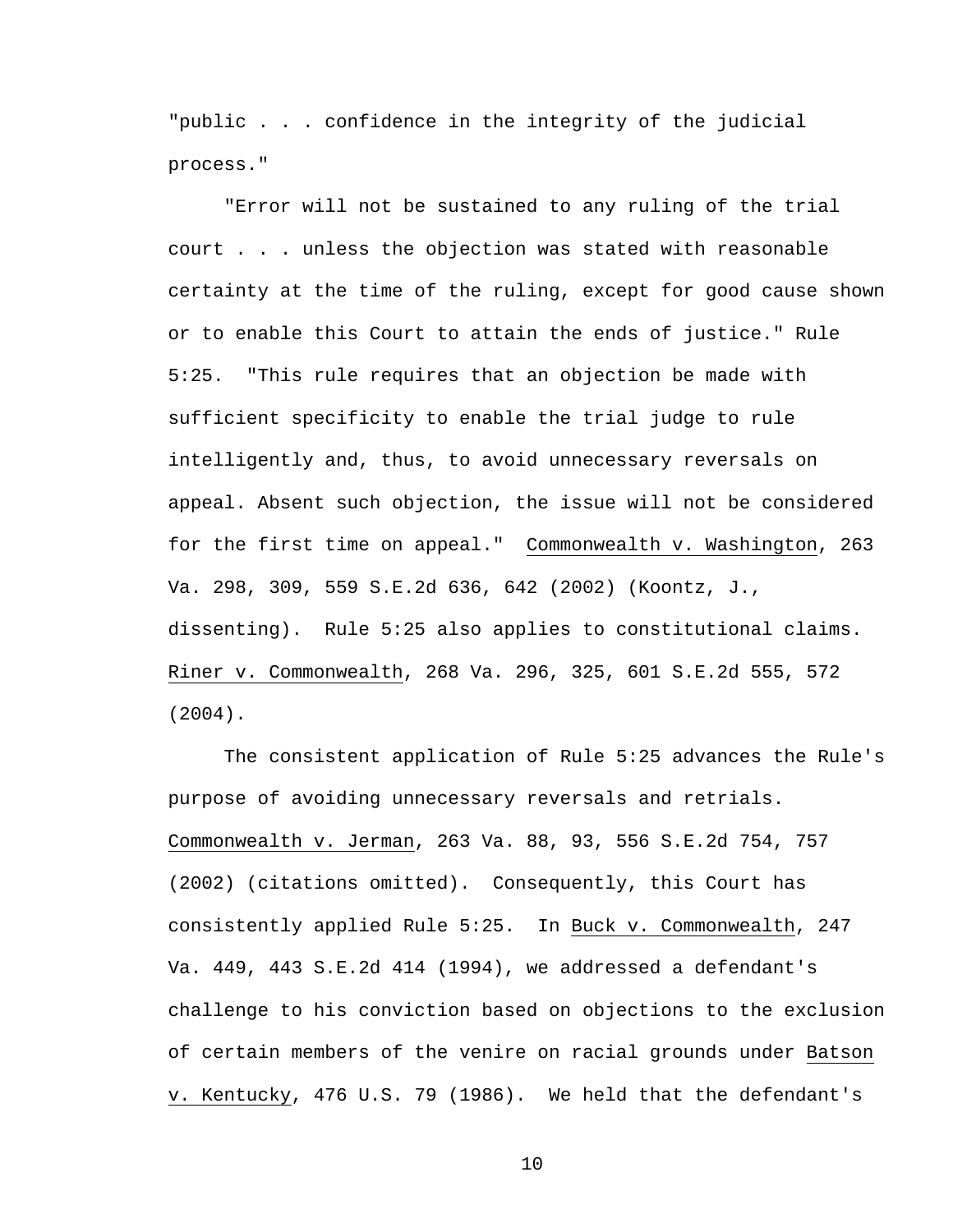"failure to raise these arguments before the trial court precludes him from raising them for the first time on appeal." Id. at 452-53, 443 S.E.2d at 416 (citing Rule 5:25). Similarly, this Court has held a party must request that the trial court give a jury instruction on the abolition of parole pursuant to Fishback v. Commonwealth, 260 Va. 104, 532 S.E.2d 629 (2000), or waive that argument on appeal. Jerman, 263 Va. at 94, 556 S.E.2d at 757.

Application of Rule 5:25 is particularly appropriate when the basis offered for reversal of the trial court is not that a juror was actually biased, and thus not indifferent to the cause, but that a public policy consideration should override an otherwise legitimate jury verdict. It is fundamentally unfair to overturn the valid decision of a jury for reasons never given to the trial court and which do not go to the merits of the case or the actual bias of a juror. "We open a Pandora's box of subjective hindsight if appellate review of juror selection is based on first-time, post-trial conjecture as to what does or does not constitute appropriate 'integrity of the process' to a majority of the appellate court hearing the argument years after the fact." Perez v. Commonwealth, 40 Va. App. 648, 662, 580 S.E.2d 507, 514 (2003) (Agee, J., concurring).

III. CONCLUSION